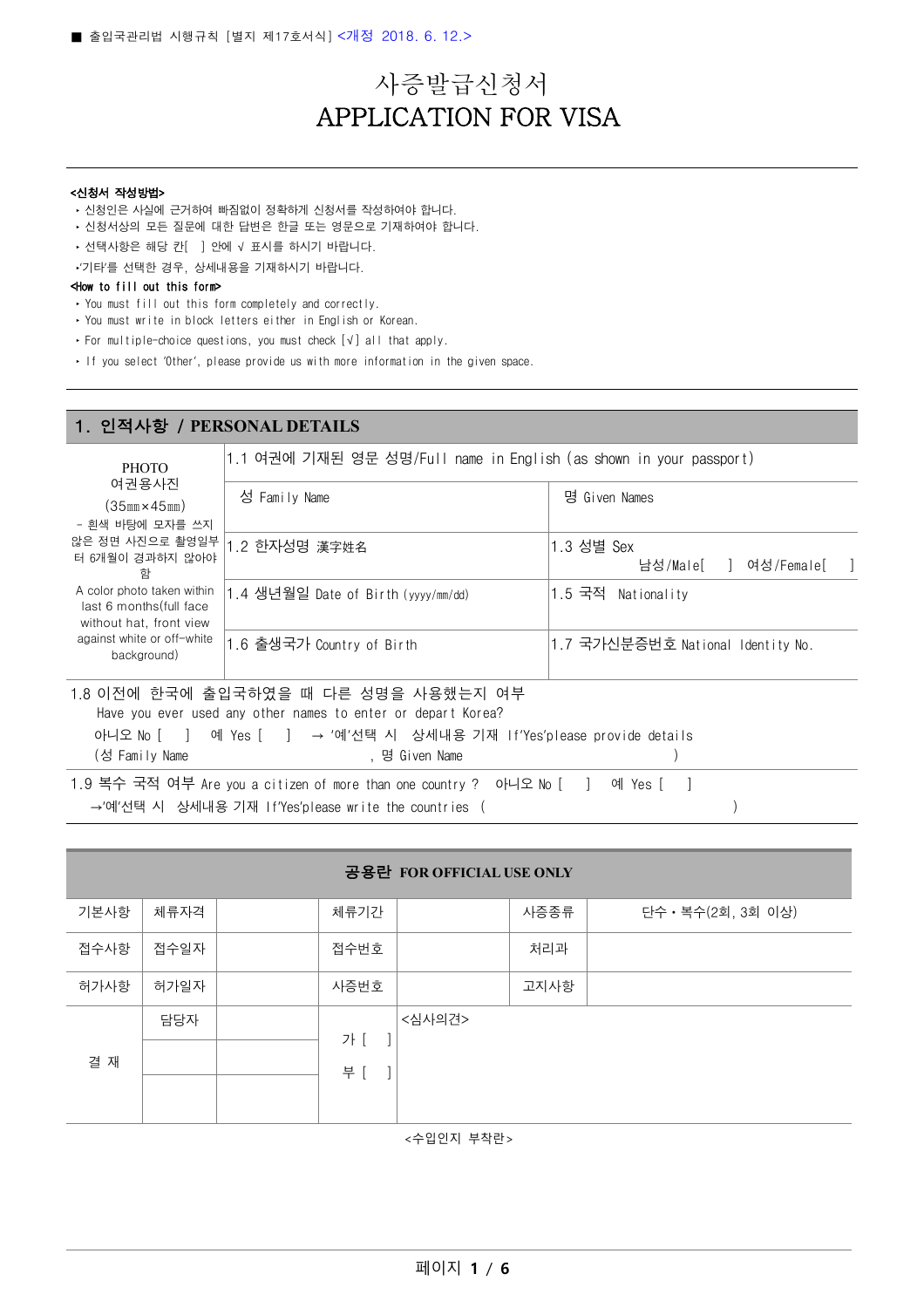## 2. 여권정보 / **PASSPORT INFORMATION**

| 2.1 여권종류 Passport Type                                                                                                                                                                    |                              |                 |                                                                                                                     |  |
|-------------------------------------------------------------------------------------------------------------------------------------------------------------------------------------------|------------------------------|-----------------|---------------------------------------------------------------------------------------------------------------------|--|
| 외교관 Diplomatic [ ]                                                                                                                                                                        |                              |                 | 관용 Official [ ]                                                                                                     |  |
| 일반 Regular [ ]                                                                                                                                                                            |                              |                 | 기타 Other [ ]                                                                                                        |  |
| → '기타'상세내용 If'Other'please provide details (                                                                                                                                              |                              |                 |                                                                                                                     |  |
| 2.2 여권번호 Passport No.                                                                                                                                                                     | 2.3 발급국가 Country of Passport |                 | 2.4 발급지 Place of Issue                                                                                              |  |
| 2.5 발급일자 Date of Issue                                                                                                                                                                    | 2.6 기간만료일 Date Of Expiry     |                 |                                                                                                                     |  |
| 2.7 다른 여권 소지 여부 Does the invitee have any other valid passport ? 아니오 No [ ] 예 Yes [<br>→ '예'선택 시 상세내용 기재 If 'Yes'please provide details                                                   |                              |                 | $\blacksquare$                                                                                                      |  |
| a) 여권종류 Passport Type                                                                                                                                                                     |                              |                 |                                                                                                                     |  |
| 외교관 Diplomatic [ ]                                                                                                                                                                        |                              |                 | 관용 Official [ ]                                                                                                     |  |
| 일반 Regular [ ]                                                                                                                                                                            |                              |                 | 기타 Other [ ]                                                                                                        |  |
| b) 여권번호 Passport No. (a) 발급국가 Country of Passport                                                                                                                                         |                              |                 | d) 기간만료일 Date of Expiry                                                                                             |  |
| 3. 연락처 / CONTACT INFORMATION<br>3.1 본국 주소 Address in Your Home Country<br>3.2 현 거주지 Current Residential Address *현 거주지가 본국 주소와 다를 경우 기재 / Write if it is different from the above address |                              |                 |                                                                                                                     |  |
| 3.3 휴대전화 Cell Phone No.<br>3.4 일반전화 Telephone No.<br>3.5 이메일 E-mail                                                                                                                       |                              |                 |                                                                                                                     |  |
| 3.6 비상시 연락처 Emergency Contact Information                                                                                                                                                 |                              |                 |                                                                                                                     |  |
| a) 성명 Full Name in English<br>b) 거주국가 Country of Residence                                                                                                                                |                              |                 |                                                                                                                     |  |
| c) 전화번호 Telephone No.                                                                                                                                                                     |                              |                 | d) 관계 Relationship to you                                                                                           |  |
| 4. 혼인사항 및 가족사항 / MARITAL STATUS AND FAMILY DETAILS                                                                                                                                        |                              |                 |                                                                                                                     |  |
| 4.1 현재 혼인사항 Current Marital Status                                                                                                                                                        |                              |                 |                                                                                                                     |  |
| 기혼 Married [ ]                                                                                                                                                                            |                              | 이혼 Divorced [ ] | 미혼 Single [ ]                                                                                                       |  |
|                                                                                                                                                                                           |                              |                 | 4.2 배우자 인적사항 Personal Information of Your Spouse *기혼으로 표기한 경우에만 기재 If Married'please provide details of your spouse |  |

a) 성 Family Name (in English) http://www.family Names (in English)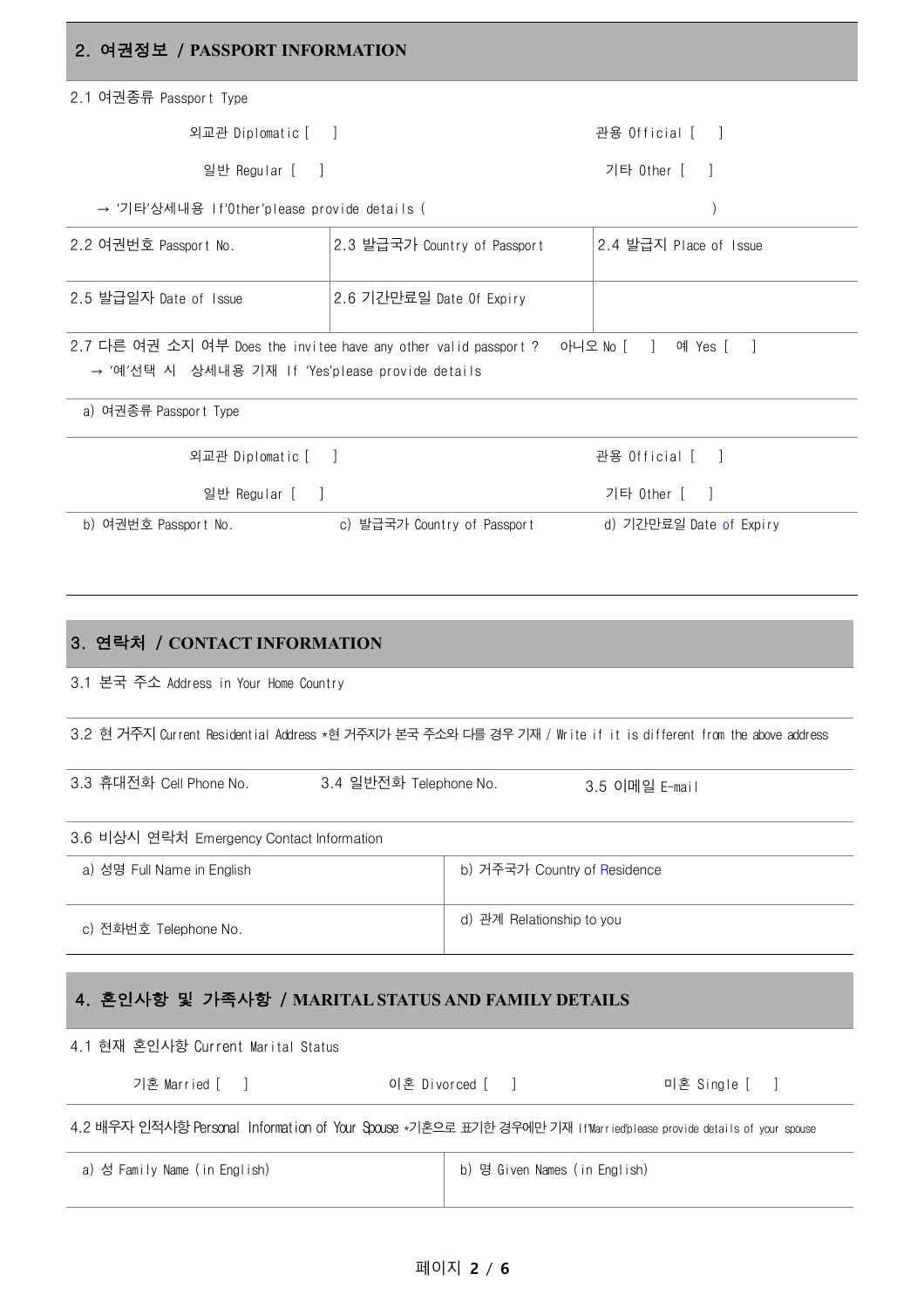| c) 생년월일 Date of Birth (yyyy/mm/dd)                                                    | d) 국적 Nationality                                 |                                                      |  |
|---------------------------------------------------------------------------------------|---------------------------------------------------|------------------------------------------------------|--|
| e) 거주지 Residential Address                                                            | f) 연락처 Contact No.                                |                                                      |  |
| 4.3 자녀 유무 Do you have children?                                                       |                                                   |                                                      |  |
| 없음 No [ ]                                                                             | 있음 Yes [ ]                                        | 자녀수 Number of children [ ]                           |  |
| 5. 학력 / EDUCATION                                                                     |                                                   |                                                      |  |
| 5.1 최종학력 What is the highest degree or level of education the invitee has completed ? |                                                   |                                                      |  |
| 석사/박사 Master's /Doctoral Degree [ ]                                                   |                                                   | 대졸 Bachelor's Degree [ ]                             |  |
| 고졸 High School Diploma [<br>$\Box$                                                    |                                                   | 기타 Other [<br>- 1                                    |  |
| → '기타'선택 시 상세내용 기재 If'0ther'please provide details (                                  |                                                   |                                                      |  |
| 5.2 학교명 Name of School                                                                |                                                   | 5.3 학교 소재지 Location of School(city/province/country) |  |
|                                                                                       |                                                   |                                                      |  |
| 6. 직업 / EMPLOYMENT                                                                    |                                                   |                                                      |  |
| 6.1 직업<br>Current personal circumstances                                              |                                                   |                                                      |  |
| 사업가 Entrepreneur [ ]                                                                  | 자영업자 Self-Employed [<br>$\overline{\phantom{a}}$  | 직장인 Employed [<br>$\perp$                            |  |
| 공무원 Civil Servant [<br>$\Box$                                                         | 학생 Student [                                      | 퇴직자 Retired [                                        |  |
| 무직 Unemployed [<br>- 1                                                                | 기타 Other [<br>-1                                  |                                                      |  |
| → '기타'선택 시 상세내용 기재 lf'Other'please provide details (                                  |                                                   |                                                      |  |
| 6.2. 직업 상세정보 Employment Details                                                       |                                                   |                                                      |  |
| a) 회사/기관/학교명 Name of Company/Institute/School                                         |                                                   | b) 직위/과정 Position/Course                             |  |
| c) 회사/기관/학교 주소 Address of Company/Institute/School                                    |                                                   | d) 전화번호 Telephone No.                                |  |
|                                                                                       |                                                   |                                                      |  |
| 7. 방문정보 / DETAILS OF VISIT                                                            |                                                   |                                                      |  |
| 7.1 입국목적 Purpose of Visit to Korea                                                    |                                                   |                                                      |  |
| 관광/통과 Tourism/Transit [<br>$\Box$                                                     | 행사참석/Meeting, Conference [                        | 의료관광 Medical Tourism [                               |  |
| 단기상용 Business Trip [<br>- 1                                                           | 유학/연수 Study/Training [                            | 취업활동 Work [                                          |  |
| 무역/투자/주재 Trade/Investment/Intra-<br>Corporate Transferee [<br>$\mathbf{I}$            | 가족 또는 친지방문 Visiting<br>Family/Relatives/Friends [ | 결혼이민 Marriage Migrant [                              |  |
| 외교/공무 Diplomatic/Official [                                                           | 기타 0ther [                                        |                                                      |  |
| → '기타'선택 시 상세내용 기재 If 'Other' please provide details (                                | $\mathcal{E}$                                     |                                                      |  |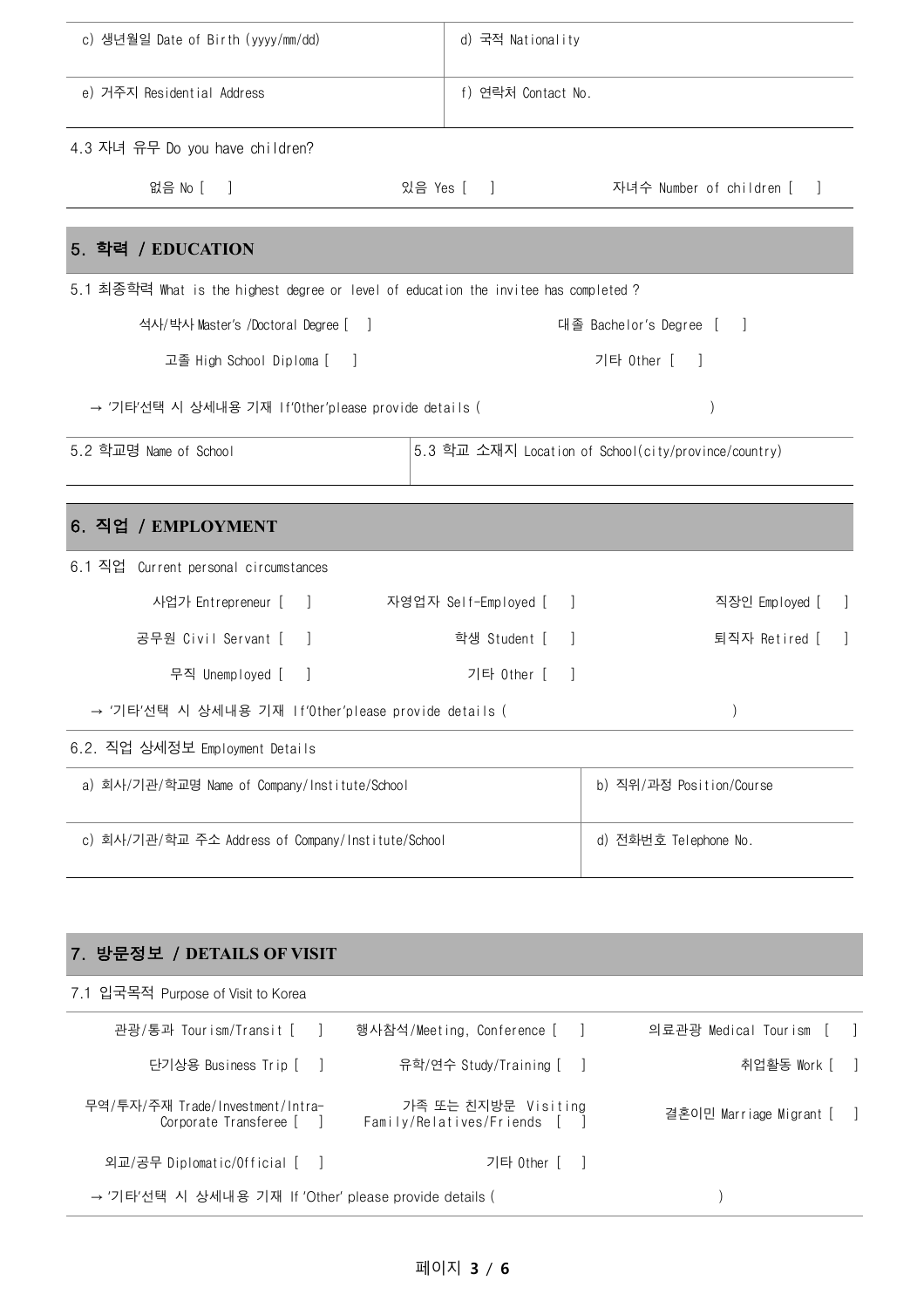| 7.2 체류예정기간 Intended Period of Stay                                                                                                                                                                                                   | 7.3 입국예정일 Intended Date of Entry |                                   |
|--------------------------------------------------------------------------------------------------------------------------------------------------------------------------------------------------------------------------------------|----------------------------------|-----------------------------------|
| 7.4 체류예정지(호텔 포함) Address in Korea (including hotels)                                                                                                                                                                                 |                                  | 7.5 한국 내 연락처 Contact No. in Korea |
| 7.6 과거 5년간 한국을 방문한 경력 Has the invitee travelled to Korea in the last 5 years ?<br>→ '예'선택 시 상세내용 기재 If 'Yes' please provide details of any trips to Korea<br>아니오 No [ ]<br>예 Yes [ ]<br>) 회 times. 최근 방문목적 Purpose of Recent Visit ( |                                  |                                   |

7.7 한국이외에과거5년간여행한국가Has the inviteetravelled outside his/her country of residence, excluding to Korea, in the last 5 years? 아니오 No [ ] 예 Yes [ ] → '예'선택 시 상세내용 기재 If 'Yes' please provide details of these trips

| 국가명 Name of Country (in English) | 방문목적 Purpose of Visit | 방문기간 Period of Stay<br>$(yyyy/mm/dd)$ ~ $(yyyy/mm/dd)$ |
|----------------------------------|-----------------------|--------------------------------------------------------|
|                                  |                       |                                                        |
|                                  |                       |                                                        |
|                                  |                       |                                                        |
|                                  |                       |                                                        |
|                                  |                       |                                                        |

7.8. 동반입국 가족 유무 Is the invitee travelling to Korea with any family member ?

아니오 No [ ] 예 Yes [ ] → '예'선택 시 상세내용 기재 If 'Yes' please provide details of the family members the invitee is travelling with

| 성명 Full name in English | 생년월일 Date of Birth<br>(yyyy/mm/dd) | 국적<br>Nationality | 관계 Relationship to the invitee |
|-------------------------|------------------------------------|-------------------|--------------------------------|
|                         |                                    |                   |                                |
|                         |                                    |                   |                                |
|                         |                                    |                   |                                |
|                         |                                    |                   |                                |
|                         |                                    |                   |                                |

\* 참고 : 가족의 범위 – 배우자, 자녀, 부모, 형제 Note : Definition of a Family Member - your spouse, father, mother, children, brothers and sisters

#### 8. 초청인 정보 / **DETAILS OF SPONSOR**

8.1 초청인/초청회사 Do you have anyone sponsoring you for the visa ? 아니오 No [ ] 예 Yes [ ] → '예'선택 시 상세내용 기재 If'Yes'please provide details

a) 초청인/초청회사명 Name of your visa sponsor (Korean, foreign resident in Korea, company, or institute)

| b) 생년월일/사업자등록번호 Date of Birth/Business Registration No. | c) 관계 Relationship to you |
|---------------------------------------------------------|---------------------------|
| d) 주소 Address                                           | e) 전화번호 Phone No.         |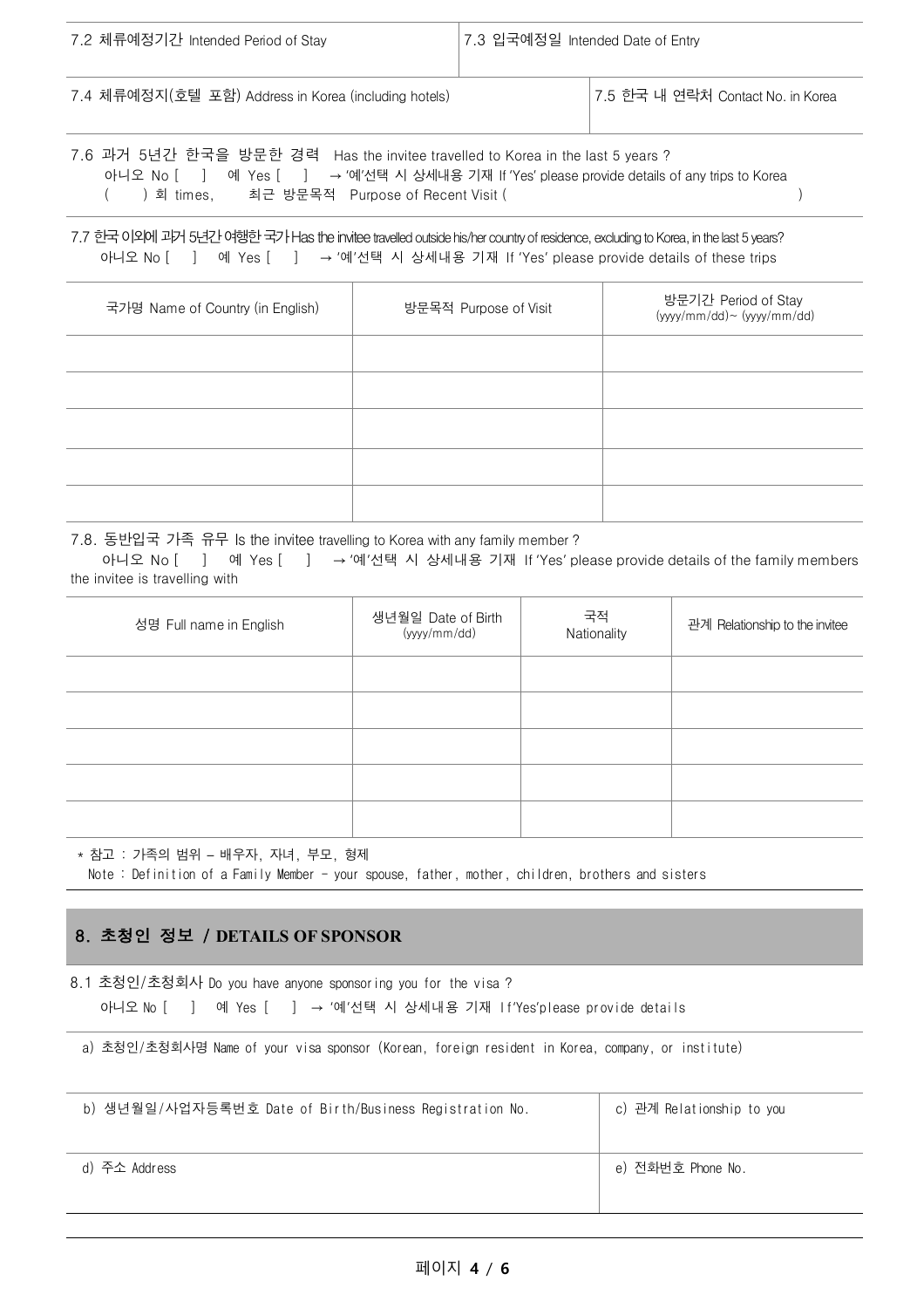## 9. 방문경비 / **FUNDING DETAILS**

9.1 방문경비(미국 달러 기준) Estimated travel costs(in US dollars)

9.2 경비지불자 Who will pay for your travel-related expenses ? (any person including yourself and/or institute)

| a) 성명/회사(단체)명 Name of Person/Company(Institute) | b) 관계 Relationship to you |
|-------------------------------------------------|---------------------------|
| c) 지원내용 Type of Support                         | d) 연락처 Contact No.        |

#### 10. 서류 작성 시 도움 여부 / **ASSISTANCE WITH THIS FORM**

10.1 이 신청서를 작성하는데 다른 사람의 도움을 받았습니까? Did you receive assistance in completing this form? 아니 오 No [ ] 예 Yes [ ] → '예'선택 시 상세내용 If'Yes'please provide details of the person who assisted you

| 성명 Full Name | 생년월일 Date of Birth | 연락처 Telephone No. | 관계                  |
|--------------|--------------------|-------------------|---------------------|
|              | (yyyy/mm/dd)       |                   | Relationship to you |
|              |                    |                   |                     |
|              |                    |                   |                     |

### 11. 서약 / **DECLARATION**

 본인은 이 신청서에 기재된 내용이 거짓 없이 정확하게 작성되었음을 확인합니다. 또한 본인은 대한민국의 출입국관 리법 규정을 준수할 것을 서약합니다.

 I declare that the statements made in this application are true and correct to the best of my knowledge and belief, and that I will comply with the Immigration Act of the Republic of Korea.

> 신청일자 (년. 월. 일) DATE OF APPLICATION (yyyy/mm/dd) / / /

> > 신청인 서명 SIGNATURE OF APPLICANT

|                           | 17세 미만자의 경우 부모 또는 법정후견인의 서명<br>Signature of Parent or Legal Guardian's for a person under 17 years of<br>age |
|---------------------------|--------------------------------------------------------------------------------------------------------------|
| 첨부서류<br><b>ATTACHMENT</b> | 「출입국관리법 시행규칙」 제76조제1항 관련 [별표 5] 시증발급신청 등 첨부서류                                                                |